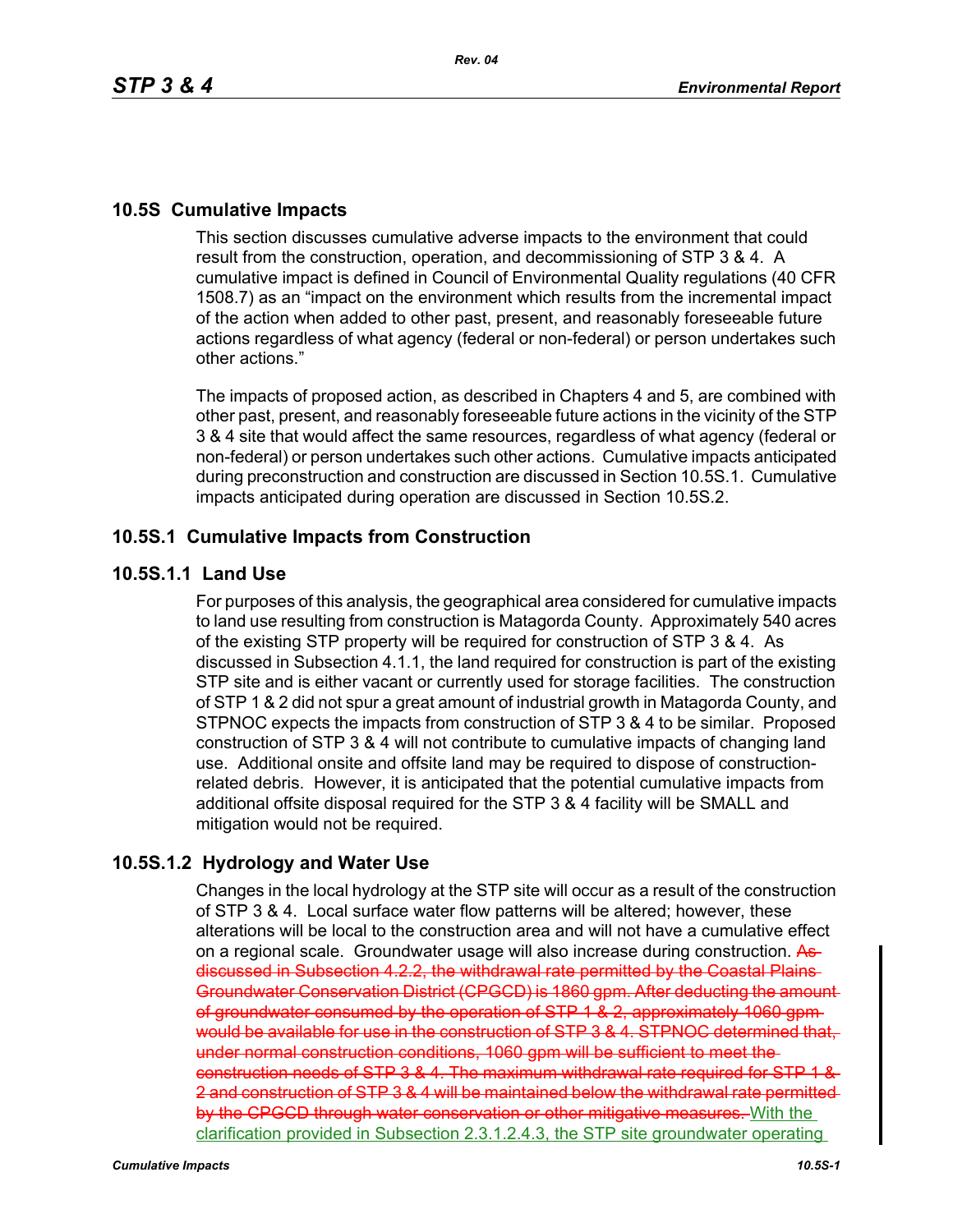permit limit is approximately 3000 acre-feet/year. Evaluation of site groundwater use confirms that the STP site groundwater operating permit limit provides adequate groundwater supply for water uses required for the operation of STP Units 1 & 2 and the construction, initial testing and operation of STP Units 3 & 4. There are no other large groundwater users in the vicinity of STP. There are two local industrial facilities that use groundwater (OXEA and Equistar); however, these facilities are approximately 5 miles from the site, too far away for there to be cumulative impacts on the aquifer. The net drawdown in the aquifer will be relatively local and not have any regional effects. Therefore, cumulative impacts to groundwater during construction will be SMALL and mitigation would not be warranted.

As described in Subsection 4.2.3, erosion control and spill prevention and control measures will be incorporated into the construction of STP 3 & 4; therefore the water quality impacts will be SMALL and localized, and mitigation would not be warranted. Cumulative impacts to water quality are not expected.

## **10.5S.1.3 Ecology (Terrestrial and Aquatic)**

No permanent adverse environmental effects to terrestrial and aquatic ecology are anticipated during construction. Because there are no changes expected in transmission line operation and maintenance, and no alterations of rights-of-way, no changes to the level of impact on terrestrial resources are expected to occur. There are no other past, present, or planned actions in the region that involve significant effects on wildlife and wildlife habitat similar to those affected by construction of STP 3 & 4. Therefore, there will be no significant cumulative impacts on a regional basis.

## **10.5S.1.4 Socioeconomic, Historic, and Cultural Resources**

The maximum construction workforce will be approximately 5950 people and the percent of the workforce that will live in Matagorda County could have short-term, MODERATE to LARGE impact to the local housing market and social services, particularly to schools and water/wastewater treatment capacity. Additionally, there will be increased traffic congestion in the vicinity of the site due to construction activities. However, no other significant construction projects have been identified in the area, so there will be no cumulative impacts due to other large construction workforces. Locally, there may be SMALL to MODERATE cumulative impacts due to the construction workforce for STP 3 & 4 and the additional workforce required during outages at STP 1 & 2. No other cumulative impacts associated with construction have been identified. However, as previously stated, there could be short-term, MODERATE to LARGE impacts to the local housing market and social services in Matagorda County as a result of STP 3 & 4 construction alone.

Since no other large construction activities are planned in the immediate vicinity of the site, noise from construction will not be cumulative with other industrial sources and will be considered a SMALL impact.

No unusual resource dependencies or practices were identified through which minority or low income populations will be disproportionately affected. With regard to historic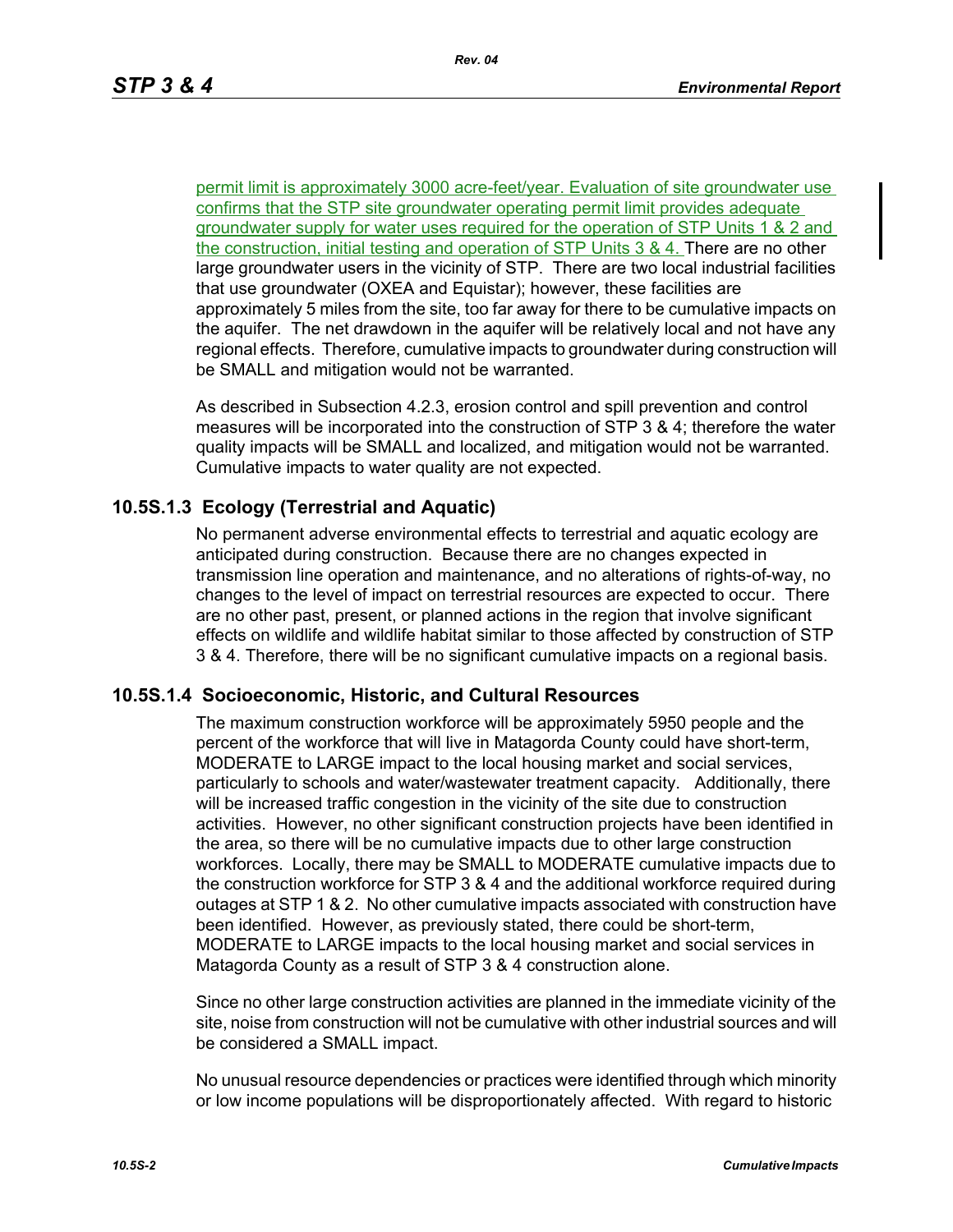and cultural resources, the construction of STP 3 & 4 is not expected to add any cumulative impacts to these resources beyond those identified in Chapter 4.

## **10.5S.1.5 Air Quality**

Construction of STP 3 & 4 will result in increased air emissions from commuter traffic, construction equipment, and fugitive dust. However, STP 3 & 4 is the only large construction project planned in the immediate vicinity and these effects are anticipated to be local. Therefore there will be no significant cumulative effects on a regional basis.

# **10.5S.2 Cumulative Impacts of Operations**

## **10.5S.2.1 Land Use**

Approximately 90 acres of the STP site will be permanently dedicated for STP 3 & 4. STP 1 & 2 occupies approximately 65 acres. The operation of these nuclear facilities may spur development in Matagorda County; however, based on experience with STP 1 & 2, this is not anticipated to occur. Therefore, cumulative land use impacts are expected to be SMALL.

Non-radioactive solid wastes will be disposed of in offsite landfills. The volume of additional wastes will be reduced through waste minimization programs and cumulative impacts of waste disposal are expected to be SMALL.

# **10.5S.2.2 Hydrology and Water Use**

After operations begin, STP 3 & 4 will use groundwater for several operational systems. The groundwater use requirements for the operation of STP 3 & 4 and STP 1 & 2 could be more than the withdrawal rate permitted by the CPGCD. STPNOC is currently evaluating the possibility of permitting and installing additional groundwater wells at the STP site. Once the evaluation has been completed, the NRC would benotified if additional wells are proposed. Also, STPNOC would submit the necessary well permit applications to the STPNOC has determined that the existing STP site groundwater operating permit limit provides adequate groundwater supply for water uses required for the operation of STP Units 1 & 2 and the construction, initial testing and operation of STP Units 3 & 4. STPNOC intends to install at least one additional site groundwater well with a design capacity of 500 gpm. The additional well(s) would be properly permitted under applicable CPGCD and TCEQ as required forapproval requirements and would not involve a request for an increase in the existing permit limit. No other significant current or planned users of groundwater in the vicinity of the STP site have been identified. Therefore, cumulative impacts to groundwater during operation will be SMALL, not warrant mitigation, and not have a regional effect.

The operation of STP 3 & 4 will result in discharges to surface water when necessary to control water quality or quantity in the MCR. However, the addition of STP 3 & 4 will not result in any changes to the design or operating philosophy of the system for discharges from the MCR, any discharges from the MCR will continue to comply with the existing Texas Pollutant Discharge Elimination System (TPDES) Permit. In particular, when discharge occurs, the thermal plume in the Colorado River will be SMALL.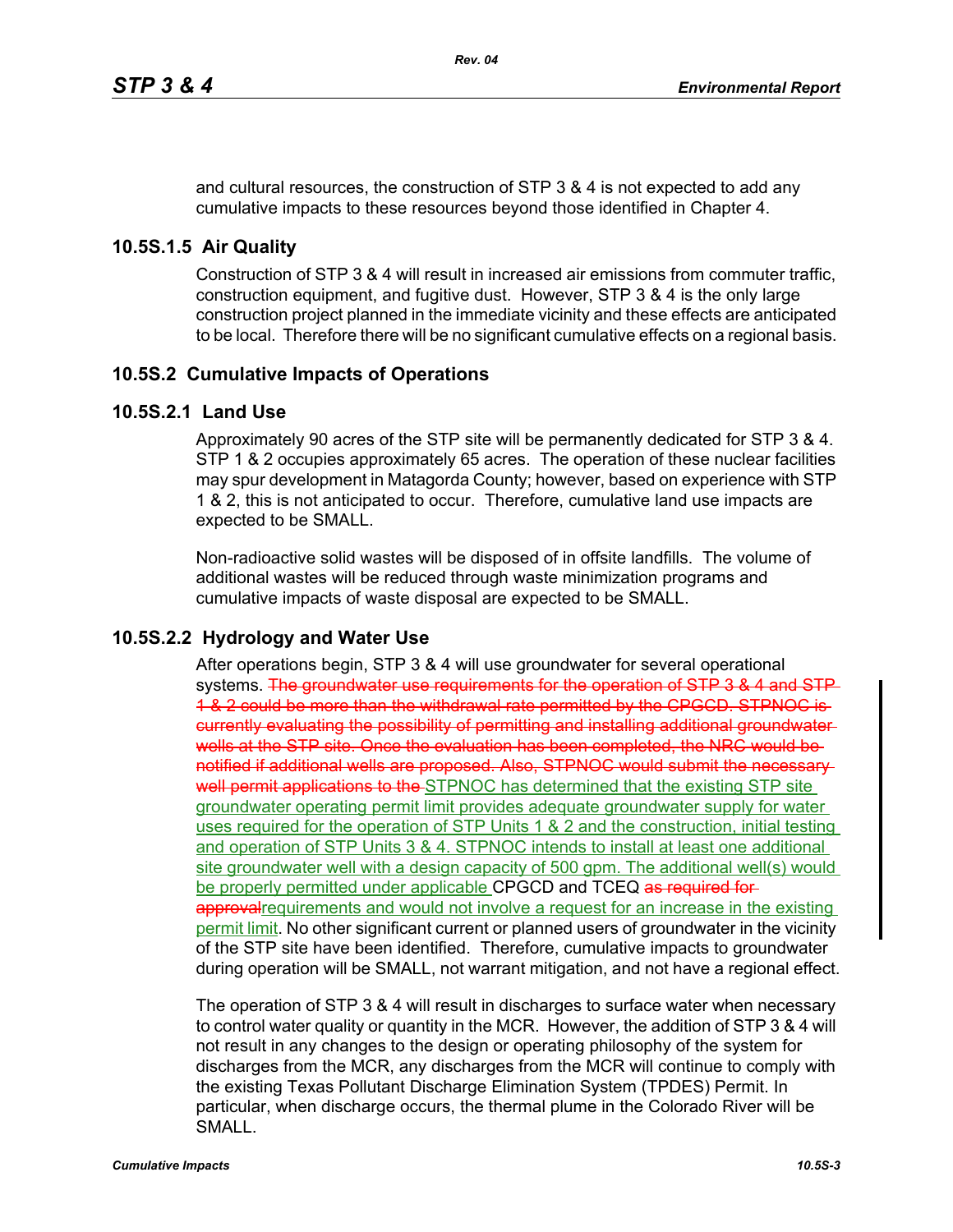Consequently any potential water quality impacts of discharges from the MCR during the combined operation of STP 1 & 2 and STP 3 & 4 will be SMALL, not warrant mitigation, and not have a regional effect.

Additional makeup water will be diverted from the Colorado River to support the operation of STP 3 & 4. The normal and maximum forced evaporation of STP 1 & 2 is approximately 33,200 acre-feet/year and 37,200 acre-feet/year, respectively. For STP 3 & 4, the normal and maximum forced evaporation is estimated to be approximately 34,850 acre-feet/year, respectively. The normal forced evaporation values are based on a 93% load factor, while the maximum values are based on a 100% load factor. Natural evaporation and seepage from the MCR, which occur now will not increase significantly as a result of the operation of STP 3 & 4. Because the MCR has sufficient storage to allow flexibility in scheduling diversions from the Colorado River, the combined operation of STP 1 & 2 and STP 3 & 4 will continue to comply with the existing limits on diversion of water from the river. Compliance with these limits assures that the cumulative impacts on downstream users due to withdrawal of water from the Colorado River to support 4-unit operation will be SMALL, not warrant mitigation, and not have a regional effect.

STP 1 & 2 have a maximum actual consumptive groundwater use of approximately 1300 acre-ft/year (800798 gallons per minute[gpm]) (Table 2.9-1 Tables 2.3.2-18 and 2.9S-1) and STP 3 & 4 have average and maximum estimated consumptive use of 17381574 acre-feet/year (1077975 gpm) and 6351 acre-feet/year (3935 gpm)3434 gpm, respectively. As stated above, STPNOC is currently evaluating the possibility of permitting and installing additional groundwater wells at the STP site. The effects on the bedrock aquifer will be SMALL, not warrant mitigation, and local to the plant and will not have a cumulative effect on a regional basis.

## **10.5S.2.3 Ecology (Terrestrial and Aquatic)**

After construction is complete, both aquatic and terrestrial ecology are expected to return to predominantly preconstruction conditions. There are no other past, present, or future actions in the region that would significantly affect wildlife and wildlife habitat in ways similar to operation of STP 3 & 4. Therefore, there will be no significant cumulative effects on a regional basis.

## **10.5S.2.4 Socioeconomic, Historical, and Cultural Resources**

Socioeconomic impacts, including increased tax revenues to Matagorda County, would be cumulative with socioeconomic changes brought about through the construction and operation of STP 1 & 2, and changes due to normal population growth. Tax revenues from the four units will be used by local government to fund new infrastructure that could attract residents to Matagorda County. There will be impacts to the local infrastructure in the local counties with regard to housing, water/wastewater, traffic, and schools as a result of new employees for operation of STP 3 & 4. However, cumulative socioeconomic impacts would be MODERATE.

There are no unusual dependencies or practices through which minority or low income populations will be disproportionately affected. As a result cumulative impacts would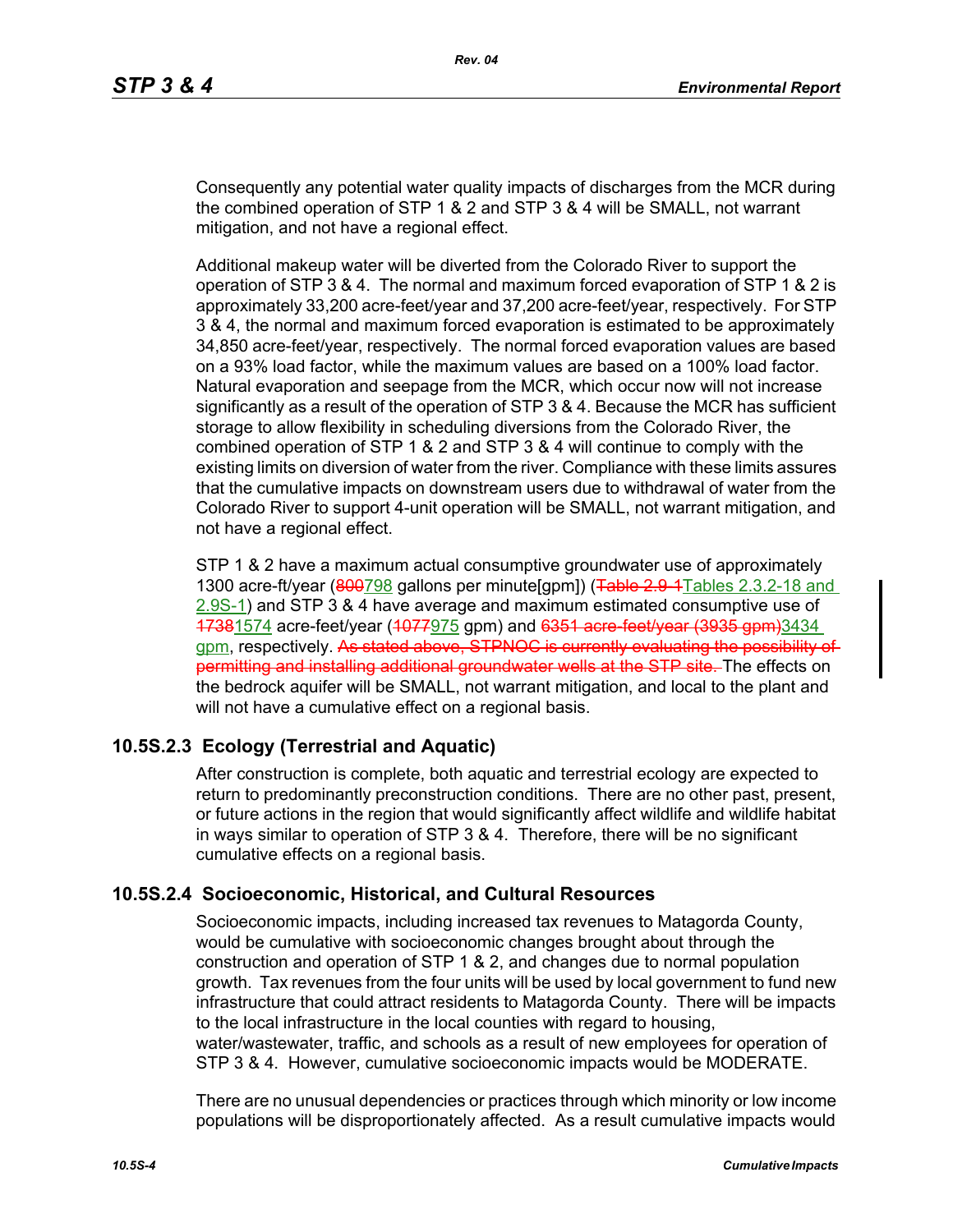*Rev. 04*

be SMALL. The operation of STP 3 & 4 will not likely add any cumulative socioeconomic impacts beyond those evaluated in Chapter 5. With regard to historic and cultural resources, the operation of STP 3 & 4 is not expected to add any cumulative impacts beyond those identified in Chapter 5.

#### **10.5S.2.5 Atmospheric and Meteorological**

Impacts to air quality will not be from the reactors themselves, but from backup and emergency equipment (e.g. diesel generators and fire fighting equipment) and the cooling towers. Emissions of criteria pollutants from STP 3 & 4 will be from fossil-fired equipment, as discussed in Sections 3.6 and 5.5, will be cumulative with the impacts of the similar equipment of STP 1 & 2. Since such equipment is operated only intermittently, the cumulative impact is SMALL. The STP 3 & 4 cooling towers will have localized impacts to terrestrial ecology and the atmosphere due to a thermal plume. The impact of the four STP units' support facilities and the cooling towers on regional air quality is SMALL and mitigation is not warranted. Cumulative atmospheric and meteorological impacts are not expected.

Noise from STP 1 & 2 is usually indistinguishable from background noise, and STP 3 & 4 is anticipated to generate similar levels of noise. Cumulative noise pollution is expected to be SMALL and mitigation is not warranted.

#### **10.5S.2.6 Radiological**

STP 3 & 4 will release small quantities of radioactivity to the environment through both permissible liquid and gaseous releases. As stated in Subsection 5.4.5, the occupational radiation dose from STP 3 & 4 (including outages) is expected to be 197.8 person-rem. For 2005, a two-unit outage year representative of maximum annual exposure, the collective radiation dose to workers at STP 1 & 2 was 248 person-rem. The 2003 and 2004 doses to these workers were 143 and 120 person-rem, for a 3-year average of 170 person-rem. The cumulative occupational dose from the four units would be SMALL and will not warrant mitigation.

The calculated dose to a hypothetical maximally exposed individual member of the public from STP 1 & 2 in 2005 was  $0.012$  millirem. The conservative (maximum) estimated dose to the maximally exposed individual from STP 3 & 4 is 5.70 millirem per year. Therefore, if the same hypothetical individual was the maximally exposed individual to all STP units, the total annual dose will be 5.71 millirem per year. The regulatory limit in 40 CFR Part 190 for exposure to an offsite member of the public is 25 millirem per year. Cumulative impacts to the maximally exposed individual from all four units will be SMALL and will not warrant mitigation.

The fuel cycle specific to STP 3 & 4 will contribute to the cumulative impacts of fuel production, storage and disposal of all nuclear units in the United States, but the cumulative impacts of the fuel cycle for STP 1 & 2 are SMALL and the addition of the impacts of STP 3 & 4 will not change that conclusion. Fuel and waste transportation impacts from STP 3 & 4 also will be SMALL, and will not significantly increase the cumulative impacts of transportation of all nuclear reactor fuel.

ı